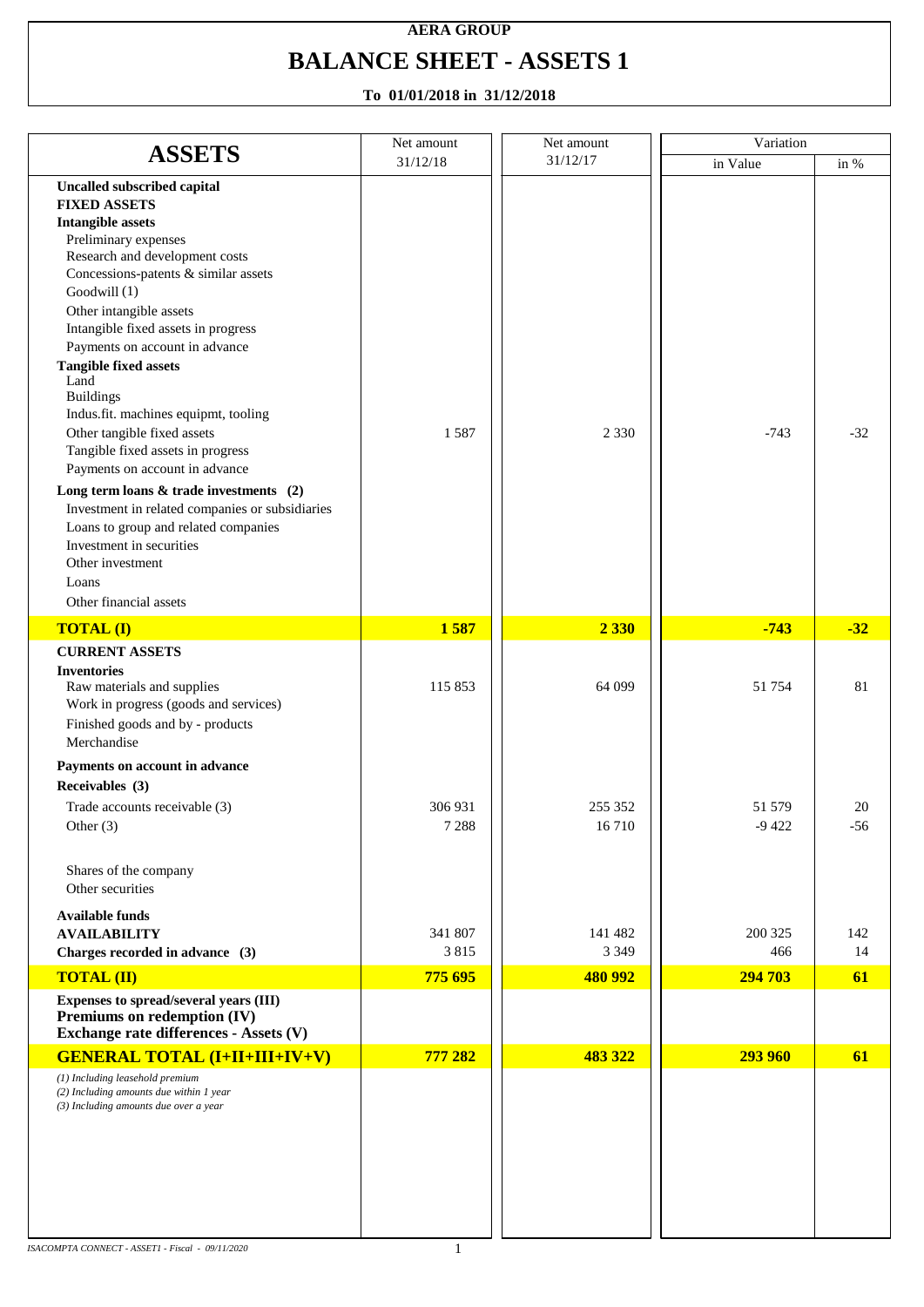# **AERA GROUP BALANCE SHEET - LIABILITIES 1**

| <b>LIABILITIES</b>                                                                                                                      | Net amount | Net amount | Variation |       |
|-----------------------------------------------------------------------------------------------------------------------------------------|------------|------------|-----------|-------|
|                                                                                                                                         | 31/12/18   | 31/12/17   | in Value  | in %  |
| <b>SHAREHOLDERS' FUNDS</b><br>Share capital<br>100 000<br>paid amount:                                                                  | 100 000    | 25 000     | 75 000    | 300   |
| Share premium account (issue-merger)                                                                                                    |            |            |           |       |
| <b>Revaluation variance</b>                                                                                                             |            |            |           |       |
| <b>Equity method evaluation difference</b>                                                                                              |            |            |           |       |
| <b>Reserves</b>                                                                                                                         |            |            |           |       |
| Required by law<br>Stautory or contractual reserves                                                                                     | 2 500      | 100        | 2 4 0 0   |       |
| Restricted reserves                                                                                                                     |            |            |           |       |
| Other reserves                                                                                                                          |            |            |           |       |
| P&L carried forward                                                                                                                     | 11425      | 62 965     | $-51540$  | $-82$ |
| Result for the financ. period. Profit or Loss                                                                                           | 296 030    | 176417     | 119 613   | 68    |
| <b>NET EQUITY</b>                                                                                                                       | 409 955    | 264 482    | 145 473   | 55    |
| <b>Investment grants</b><br>Special provisions for tax purposes                                                                         |            |            |           |       |
| <b>TOTAL (I)</b>                                                                                                                        | 409 955    | 264 481    | 145 473   | 55    |
|                                                                                                                                         |            |            |           |       |
| <b>OTHER EQUITY</b><br>Product od issues of equity securities                                                                           |            |            |           |       |
| <b>Special advances</b>                                                                                                                 |            |            |           |       |
|                                                                                                                                         |            |            |           |       |
| <b>TOTAL (I) Bis</b>                                                                                                                    |            |            |           |       |
| <b>PROVISIONS</b>                                                                                                                       |            |            |           |       |
| <b>Provision for contingencies</b>                                                                                                      |            |            |           |       |
| Provision for probable liabilities                                                                                                      |            |            |           |       |
| <b>TOTAL (II)</b>                                                                                                                       |            |            |           |       |
| <b>LIABILITIES (1)</b>                                                                                                                  |            |            |           |       |
| Convertible debenture loans                                                                                                             |            |            |           |       |
| <b>Other debenture loans</b>                                                                                                            |            |            |           |       |
| Borrowings / credit institution (2)                                                                                                     |            |            |           |       |
| Other borrowings (3)                                                                                                                    |            |            |           |       |
| Advances and deposit received on orders in hand                                                                                         |            |            |           |       |
| Trade accounts payable                                                                                                                  | 174 450    | 70 223     | 104 227   | 148   |
| <b>Taxes and social debts</b>                                                                                                           | 66 104     | 87 854     | $-21750$  | $-25$ |
| <b>Fixed assets and related liabilities</b><br><b>Other liabilities</b>                                                                 | 1472       | 2089       | $-617$    | $-30$ |
| <b>Financial instruments</b>                                                                                                            |            |            |           |       |
| Income recorded in advance                                                                                                              | 125 302    | 58 675     | 66 627    | 114   |
| <b>TOTAL (III)</b>                                                                                                                      | 367 327    | 218 840    | 148 487   | 68    |
| Exchange rate diff. Liabilities (IV)                                                                                                    |            |            |           |       |
| <b>TOTAL GENERAL (I+II+III+IV)</b>                                                                                                      | 777 282    | 483 322    | 293 960   | 61    |
| (1) Amounts due over a year                                                                                                             |            |            |           |       |
| (1) Amounts due within 1 year<br>(2) Including common bank facilities and credit bank balances<br>(3) Including participating borrowing | 367 327    | 218 840    |           |       |
|                                                                                                                                         |            |            |           |       |
|                                                                                                                                         |            |            |           |       |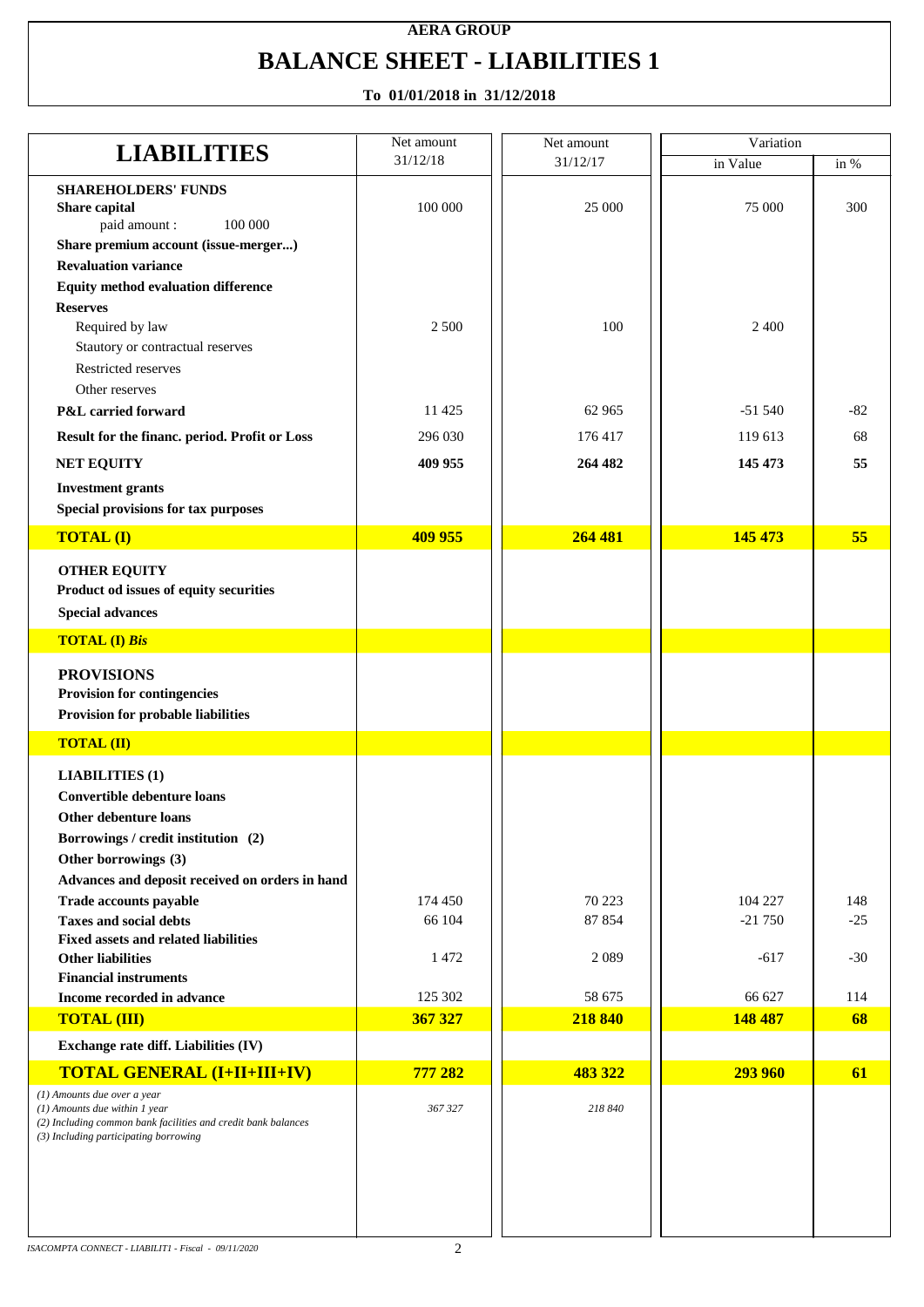## **AERA GROUP PROFIT AND LOSS ACCOUNT 2**

|                                                                                                                                                                  | 01/01/18       | 01/01/17       | Variation |        |
|------------------------------------------------------------------------------------------------------------------------------------------------------------------|----------------|----------------|-----------|--------|
|                                                                                                                                                                  | 31/12/18<br>to | 31/12/17<br>to | in Value  | in %   |
| <b>OPERATING INCOME (1)</b>                                                                                                                                      |                |                |           |        |
| Sales of purchased goods<br>462 647<br>export:                                                                                                                   | 661 087        | 259 730        | 401 356   | 155    |
| Sales of manufactured goods and services<br>616 624<br>export:                                                                                                   | 630 952        | 581 279        | 49 673    | 9      |
| Net sales                                                                                                                                                        | 1 292 039      | 841 010        | 451 029   | 54     |
| Charges in stock of manufactured goods<br>Production of fixed assets capitalised<br>Trading incentive grants<br>Write-back of provisions and transferred charges |                |                |           |        |
|                                                                                                                                                                  | 24 5 34        | 2 4 0 7        | 22 127    | 919    |
| Other income                                                                                                                                                     | 1              | 33             | $-32$     | $-97$  |
| <b>TOTAL OPERATING INCOME (I)</b>                                                                                                                                | 1 316 574      | 843 450        | 473 124   | 56     |
| Operating expenses (2)                                                                                                                                           |                |                |           |        |
| Purchase of goods                                                                                                                                                | 357 297        | 203 890        | 153 407   | 75     |
| Variation in stocks of purchased goods                                                                                                                           |                |                |           |        |
| Purchases of raw materials and other supplies                                                                                                                    |                | 5 3 7 3        | $-5373$   | $-100$ |
| Variation in inventory of raw materials and supplies                                                                                                             | $-51754$       | $-23109$       | $-28645$  | $-124$ |
| Other purchases and expenses                                                                                                                                     | 388 685        | 184 177        | 204 508   | 111    |
| <b>Taxes</b>                                                                                                                                                     | 3726           | 2696           | 1 0 3 0   | 38     |
| Wages and salaries                                                                                                                                               | 154 859        | 155 154        | $-295$    |        |
| Social security charges<br>Depreciation and provisions                                                                                                           | 58753          | 61 930         | $-3177$   | $-5$   |
| On fixed assets : depreciation<br>On fixed assets : provisions                                                                                                   | 1493           | 1 2 2 1        | 272       | 22     |
| On current assets : provisions                                                                                                                                   |                |                |           |        |
| For possible and probable liabilities : provisions                                                                                                               |                |                |           |        |
| Other expenses                                                                                                                                                   | $71\,$         | 277            | $-206$    | $-74$  |
| <b>TOTAL OPERATING EXPENSES (II)</b>                                                                                                                             | 913 130        | 591 610        | 321 520   | 54     |
| <b>OPERATING RESULT (I - II)</b>                                                                                                                                 | 403 444        | 251 840        | 151 604   | 60     |
| Share of joint venture operations :                                                                                                                              |                |                |           |        |
| Profit or loss transferred (III)                                                                                                                                 |                |                |           |        |
| Loss or profit transferred (IV)                                                                                                                                  |                |                |           |        |
|                                                                                                                                                                  |                |                |           |        |
|                                                                                                                                                                  |                |                |           |        |
|                                                                                                                                                                  |                |                |           |        |
|                                                                                                                                                                  |                |                |           |        |
|                                                                                                                                                                  |                |                |           |        |
|                                                                                                                                                                  |                |                |           |        |
|                                                                                                                                                                  |                |                |           |        |
|                                                                                                                                                                  |                |                |           |        |
| (1) Including income rel.to prior acc.periods<br>(2) Including expenses rel.to prior acc.periods                                                                 |                |                |           |        |
|                                                                                                                                                                  |                |                |           |        |